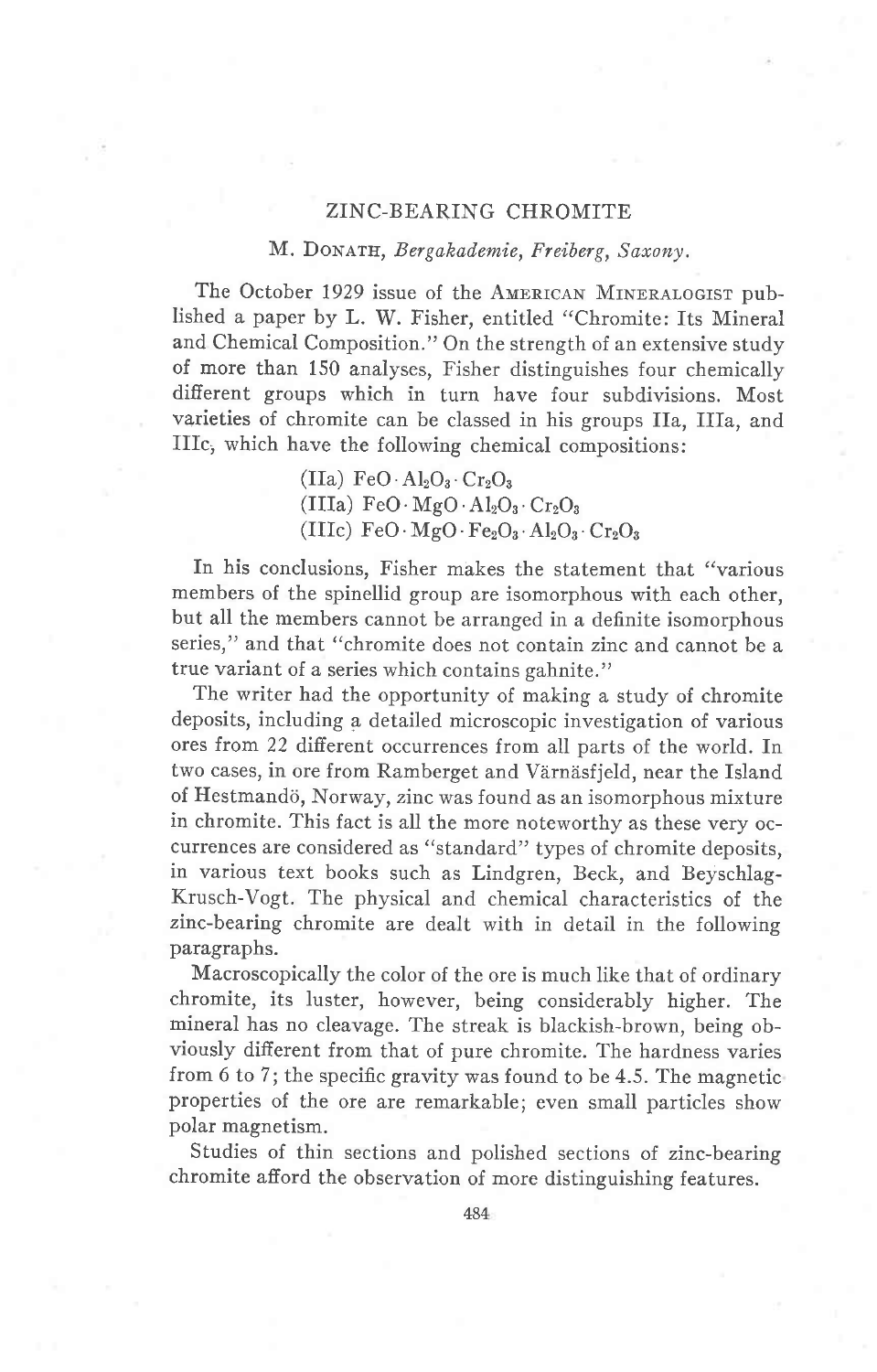## JOURNAL MINERALOGICAL SOCIETY OF AMERICA 485

Polished sections of ore from Hestmandö were remarkably easy to make, and a good polished surface was obtained after suficient preliminary grinding with very fine emery. On the polished section the color of the ore is like that of ordinary chromite and no difference could be found after various etching tests. Polarized light, however, is affected by the mineral, causing anisotropism, althougb only to a slight degree. This is the most remarkable point of difierence for distinguishing zinc-bearing from ordinary chromite. In thin sections the mineral is absolutely opaque, even in exceedingly thin slides, which is another distinguishing feature.

These physical properties (streak, color, hardness, optical behavior), being different from those of ordinary chromite, induced the writer to obtain a complete chemical analysis of the ore.

The material for the analysis was carefully selected ore from the occurrence at Ramberget. Two thin sections and two polishec sections were prepared from the specimen used for the analysis, as a check on the homogeneous character of the ore. These sections showed all the above mentioned physical properties.

Minute inclusions of some silicate were detected in the ore, varying in size from 3 to 60 microns, the average being between 10 and 20 microns. These particles consisted of olivine and a very little plagioclase. The carefully powdered ore was separated from the small amount of silicate by means of a magnet. Although this method afiorded a fairly clean separation, it was impossible to remove all silicate grains intergrown with ore of an approximate size of less than 10 microns. Experiments attempting to remove these traces of silicates by means of centrifugal force were unsuccessful on account of the minute size df the inclusions.

The results of the chemical analyses of the ore, prepared as described above, were as follows:

|                                | Analysis I<br>Per cent | Analysis II<br>Per cent |
|--------------------------------|------------------------|-------------------------|
| Fe <sub>2</sub> O <sub>a</sub> | 50.49                  | 50.28                   |
| $Cr_2O_3$                      | 41.48                  | 41.84                   |
| $Al_2O_3$                      | 0.35                   | 0.76                    |
| MnO                            | Trace                  | Trace                   |
| Ni0                            | Trace                  | Trace                   |
| MgO                            | 4.68                   | 4.88                    |
| 2nO                            | 2.62                   | 2.21                    |
| SiO <sub>2</sub>               | 1.74                   | 1.45                    |
|                                | 101.36                 | 101.42                  |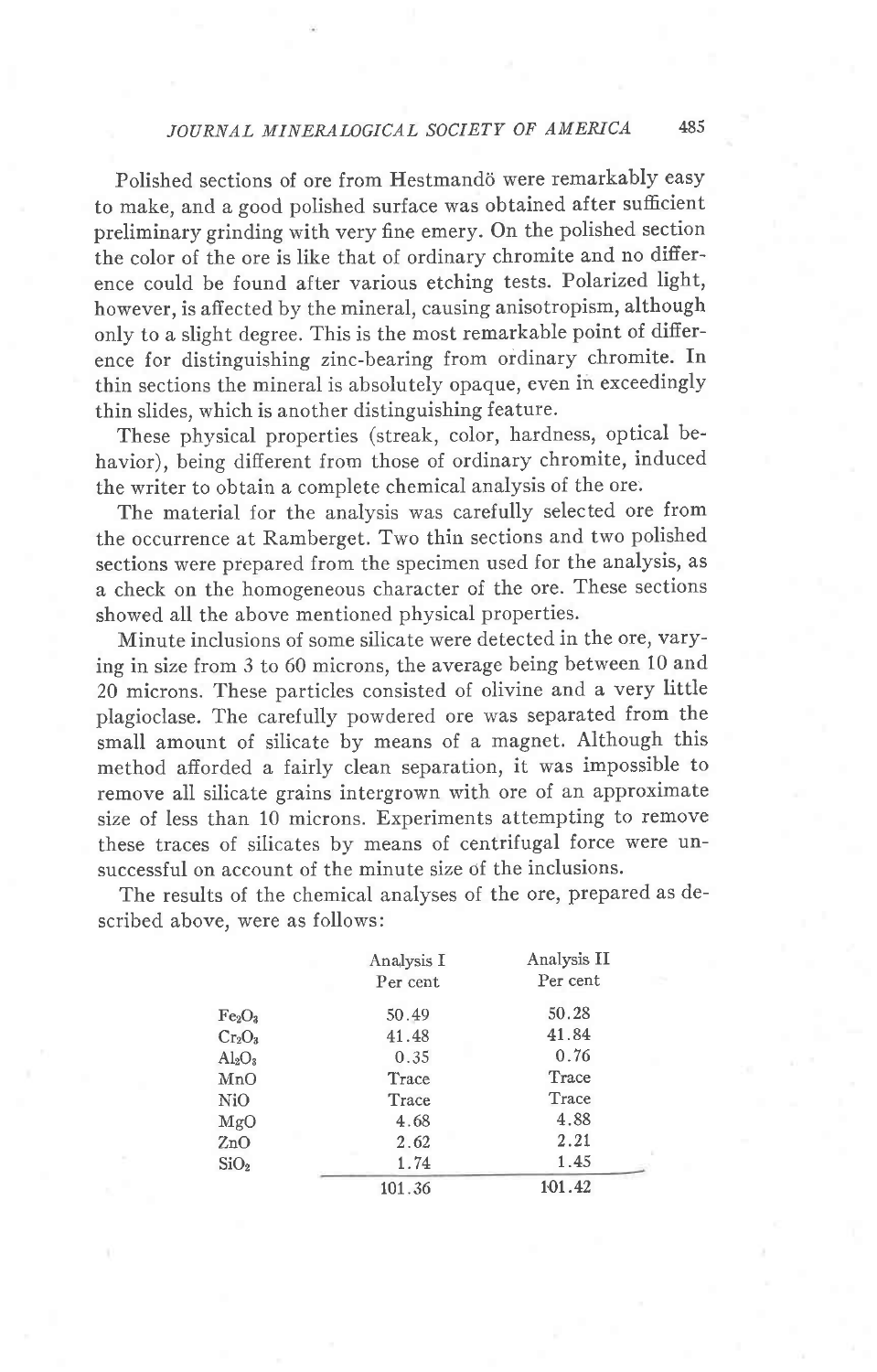In order to facilitate a comparison of the results, the values of the analyses were calculated as spinellid components. The silica was accounted for as contained in olivine. The value for  $FeO \cdot Fe_2O_3$ may not be quite accurate, as FeO was not determined'in the analyses. Thus a possible isomorphous admixture of  $Fe<sub>2</sub>O<sub>3</sub>$  may have escaped the computation.

In the following are the values calculated from analysis If:

 $61.61\%$  FeO $\cdot$  Cr<sub>2</sub>O<sub>3</sub>  $18.62\%$  MgO  $\cdot$  Fe<sub>2</sub>O<sub>3</sub>  $8.48\%$  FeO $\cdot$ Fe<sub>2</sub>O<sub>3</sub> 6.55/6 ZnO.FezOa  $1.06\%$  MgO·Al<sub>2</sub>O<sub>3</sub> 2.39/6 Olivine 98.71%

In order to obtain values for the zinc-bearing chromite free of silicates, the latter were computed as  $(Mg_2SiO_4)_{90}$ . (Fe<sub>2</sub>SiO<sub>4</sub>)<sub>10</sub>, and percentage values were calculated for the pure ore:

63.96 $\%$  FeO $\cdot$ Cr<sub>2</sub>O<sub>3</sub>  $19.33\%$  MgO $\cdot$ Fe<sub>2</sub>O<sub>3</sub>  $8.80\%$  FeO  $\cdot$  Fe<sub>2</sub>O<sub>3</sub>  $6.81\%$  ZnO  $\cdot$  Fe<sub>2</sub>O<sub>3</sub>  $1.10\%$  MgO $\cdot$ Al<sub>2</sub>O<sub>3</sub> t00.00%

The above analysis classes the Hestmando ore with the members of the spinellid group, belonging to the subdivision of the chromium spinels on account of the high content of  $Cr_2O_3$ .

It is distinguished from ordinary chromite by a considerable admixture of MgO,  $ZnO$ ,  $Al_2O_3$  and Fe<sub>2</sub>O<sub>3</sub>. The presence of  $ZnO$  as an isomorphous admixture in the subdivisions of chromium spinels is entirely new.

Since it is known that compounds of the structure of the spinellid group may be dimorphous, an  $x$ -ray investigation became necessary to explain the optical behavior of the mineral.

The  $x$ -ray photograph was taken after the method of Debye-Scherrer, with a revolving camera of 5.7 cm. diameter. For reference an  $x$ -ray picture was also taken of a pulverized single chromite crystal from Svilare, near Ueskub, Macedonia.

The results, given by the number and the intensity of the lines, were as follows: